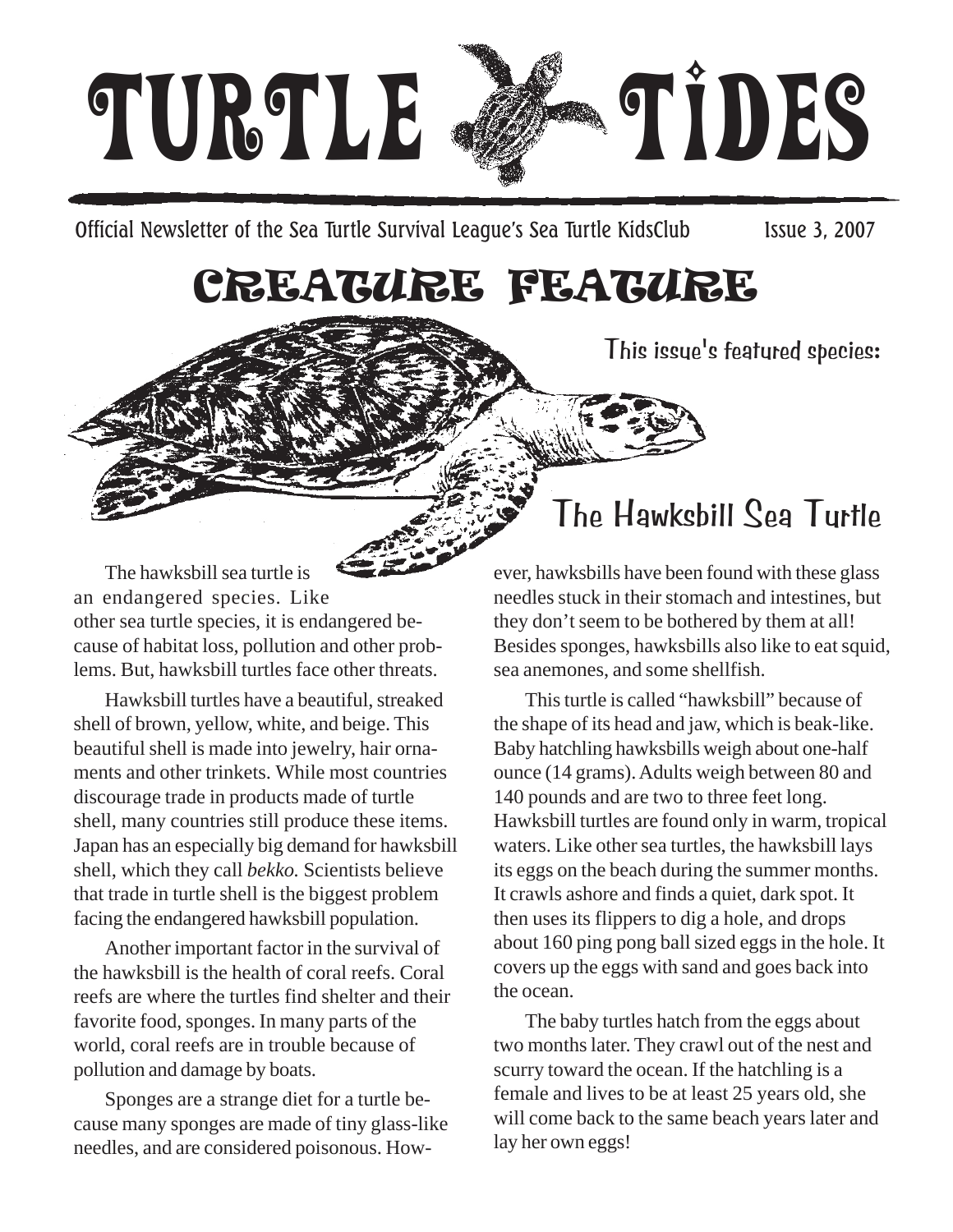

Are you doing something cool that relates to sea turtles and their habitats?

If you, your family and friends, your school or the people in your community are doing something to help save sea turtles, please let me know about it!

Send me your artwork, letters, photos and poems. I may not be able to return them, but I'll print many of them in the Turtle Tides Newsletter. Please include your name, age and address and mail it to:

**Turtle Tides Editor** 4424 NW 13th St  $Ste$  B-11 Gainesville, FL 32609

or send an email to: kimberly@cccturtle.org kimberly@cccturtle.org

Thanks!!

**My name is Paul Lowery, and my wife and I want to help sea turtles.**

**We travel to a lot of schools and talk to many people about sea turtles being endangered and needing our help. We even wrote a book, "Do you know where sea turtles go?," available through the CCC, that helps children understand the circle of life of a loggerhead sea turtle.**



**I would like to tell you a story about what one school class in Anchorage, Alaska did after reading our book. Mr. Lucas Saltzman's second grade class decided that they would like to adopt Zoe, a leatherback currently being tracked on CCC's website. After adopting Zoe they decided they would like to know more about endangered sea turtles. Each student was given an assignment to go to the library and consult books and also the CCC website and write down five facts about sea turtles to share with the class. For an activity they decided to construct a paper mache life size model of Zoe, their adopted turtle. Walnuts were used for eyes and pupils were painted to look real. Then, the class studied sea turtle conservation and their habitats. They decided to create a science fair project about sea turtles and won their school science fair. They also won a ribbon and award at the state fair.**

**Each student used their writing skills to send my wife, Betty, and I an Alaskan post card to thank us for our book and the activities available to them through the CCC. Below is a picture of the students painting their life size paper maché leatherback. Thank you boys and girls for all your support and for caring about sea turtles!**

**Happy Turtleing, Paul Lowery**



Answers to Hawksbill Scramble: 1. SPONGES 2. BEAKS 3.ENDANGERED 4. CORAL REEFS 5. SHELLS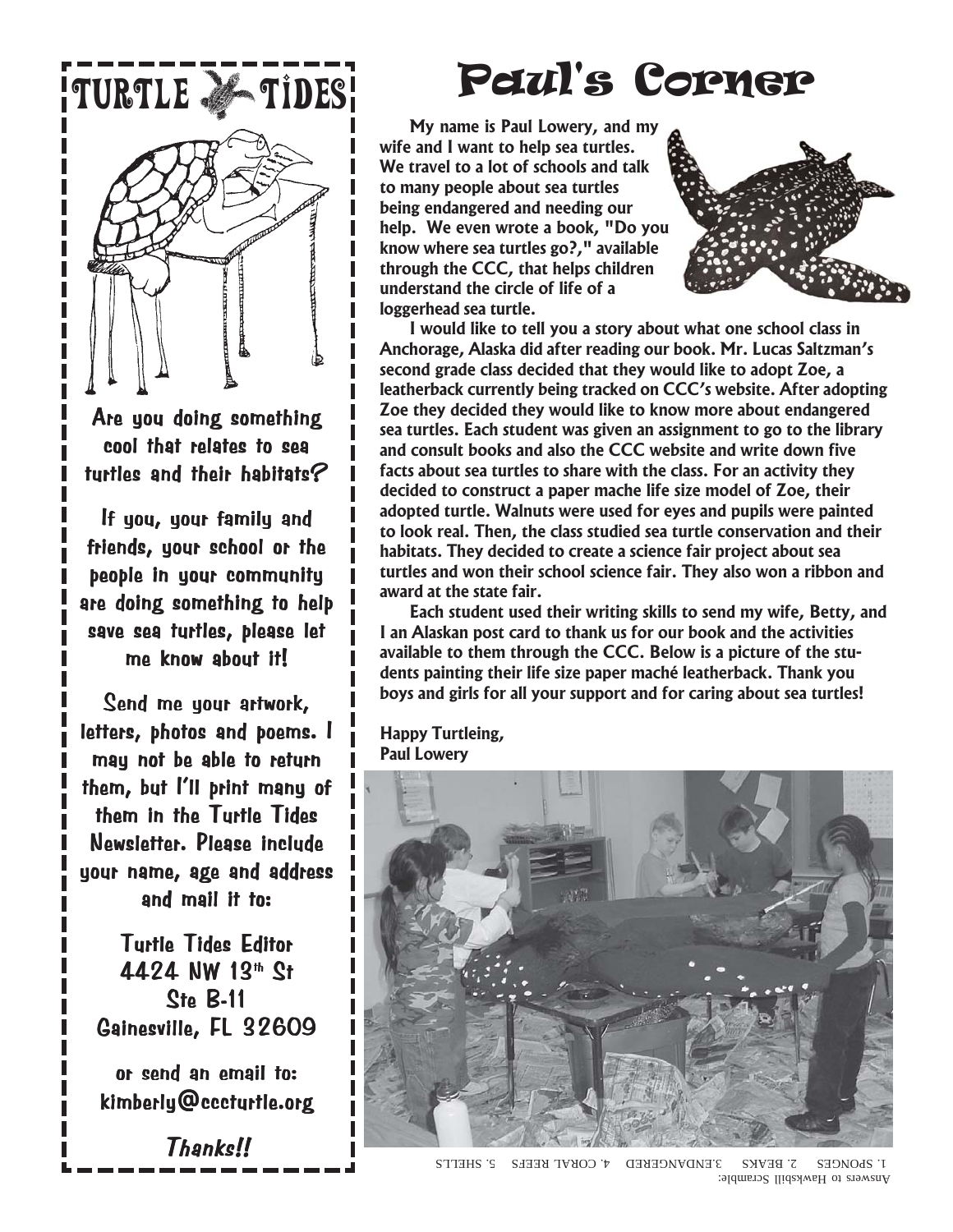

eventually write with either hand and much more.

 Go to start at the bottom of the turtle labyrinth and move slowly with your dominant hand (the one you use every day) to the turtle egg at the end of the path*.* Stop for a few seconds, then return backwards to the start. Now, change to your non-dominant hand and repeat the journey to the egg and out again. Do this several times and you will notice an improvement in your hand/eye coordination. It's challenging and rewarding. So remember, go slowly, stay on the path, and have fun!

Turtle Tides is an environmental education publication for children published by the Caribbean Conservation Corporation. The Sea Turtle Survival League and Sea Turtle KidsClub are programs of the non-profit Caribbean Conservation Corporation. Founded in 1959, the Caribbean Conservation Corporation is the world's oldest sea turtle research and conservation organization.